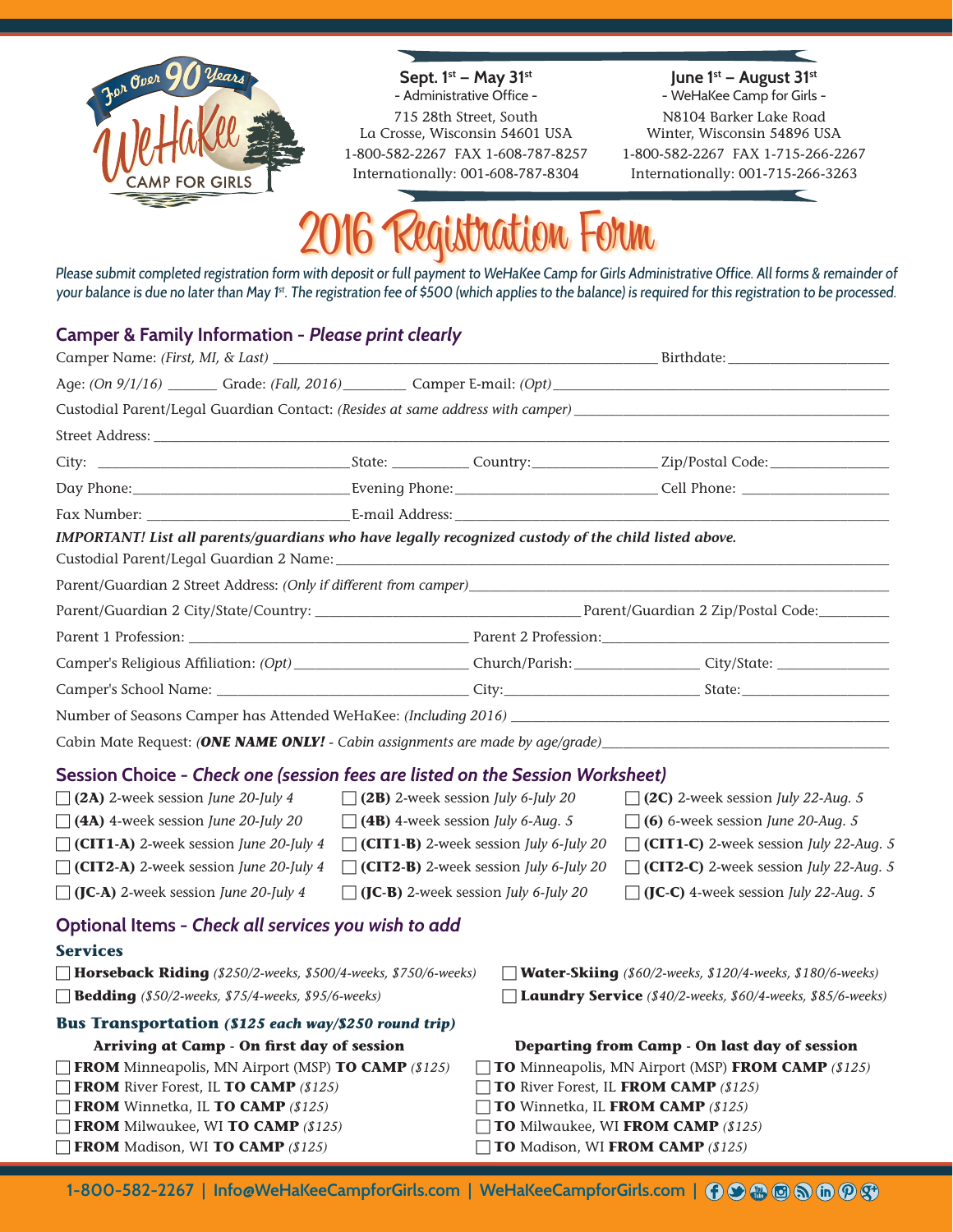

Name on Card: *\_\_\_\_\_\_\_\_\_\_\_\_\_\_\_\_\_\_\_\_\_\_\_\_\_\_\_\_\_\_\_\_\_\_\_\_\_\_\_\_\_\_\_\_\_\_\_\_\_\_\_\_\_\_\_\_\_\_\_\_\_\_\_\_\_\_\_\_\_\_\_\_\_\_\_\_\_\_\_\_\_\_\_\_\_\_\_\_\_\_\_\_\_\_\_\_\_\_\_\_\_\_\_\_*

Billing Address: *(If different than address above)\_* 

*I confirm that I am the parent/legal guardian of the child listed on this registration form and as such have legal custody of said child. I*  also confirm that all of the legally recognized custodial parents/guardians of the above listed child, have been notified that this child will *be attending WeHaKee Camp for Girls and have provided their approval for this child to attend WeHaKee Camp for Girls. I agree that I am responsible for all fees related to this registration. I agree to notify Camp WeHaKee immediately of any cancellations and that if I*  fail to do so, I will be responsible for all fees related to this registration. If I notify Camp WeHaKee of a cancellation before March 1st, a *refund of all fees paid (except the deposit) will be issued. After March 1st, Camp WeHaKee will retain all fees related to this registration. Cancellations due to illness/injury prior to this camper's arrival will be reviewed by the directors to determine if a refund is appropriate. I have read, understand, and agree to all terms in the Camp WeHaKee Cancellation & Refund Policy found in the WeHaKee Camp Guide and/or website. I understand that the deposit of \$500 is applied to the program fee and that the deposit is non-refundable. I understand that the balance of all fees must be paid (or arrangements made with the directors) by May 1st, 2016.*

Signature: \_\_\_\_\_\_\_\_\_\_\_\_\_\_\_\_\_\_\_\_\_\_\_\_\_\_\_\_\_\_\_\_\_\_\_\_\_\_\_\_\_\_\_\_\_\_\_\_\_\_\_\_\_\_\_\_\_\_\_\_\_\_\_\_\_\_\_\_\_\_\_\_\_\_\_\_ Date: \_\_\_\_\_\_\_\_\_\_\_\_\_\_\_\_\_\_\_\_\_\_\_\_\_\_\_

### **Registration Fees**

Your \$500 deposit is applied to the program fee and is not an additional fee. Included in the registration fee is an overall staff/ camper ratio of 1:4; choice of nearly all activities including aquatic activities on beautiful waterfront and in heated pool; accommodations in bright, roomy & comfortable cabins with minimum of two staff and up to eight campers; three daily meals served buffet style in beautiful log dining hall; daily afternoon snack and beverage; and several special events and campfires!

#### **Just a Reminder About Registration**

- The registration fee of \$500 (which applies to the balance) is required for this registration to be processed.
- All completed forms and full payment of balance due should be submitted no later than May 1, 2016.
- VISA, MASTERCARD, & DISCOVER credit cards may be used for deposit payments.

#### **Other Information**

| How did you hear about WeHaKee?                                                                                    |  | ■ Returnee → Alumni → Friends                        | $\Box$ Print Ad (Please specify) |  |  |  |  |  |
|--------------------------------------------------------------------------------------------------------------------|--|------------------------------------------------------|----------------------------------|--|--|--|--|--|
|                                                                                                                    |  | $\lceil$ Internet $\Box$ Camp Fair $\Box$ Open House | $\Box$ Other: (Please specify    |  |  |  |  |  |
| Please list names, role <i>(camper/staff)</i> , and years attended of other family members who are WeHaKee Alumni: |  |                                                      |                                  |  |  |  |  |  |

\_\_\_\_\_\_\_\_\_\_\_\_\_\_\_\_\_\_\_\_\_\_\_\_\_\_\_\_\_\_\_\_\_\_\_\_\_\_\_\_\_\_\_\_\_\_\_\_\_\_\_\_\_\_\_\_\_\_\_\_\_\_\_\_\_\_\_\_\_\_\_\_\_\_\_\_\_\_\_\_\_\_\_\_\_\_\_\_\_\_\_\_\_\_\_\_\_\_\_\_\_\_\_\_\_\_\_\_\_\_\_\_\_\_\_\_\_\_\_